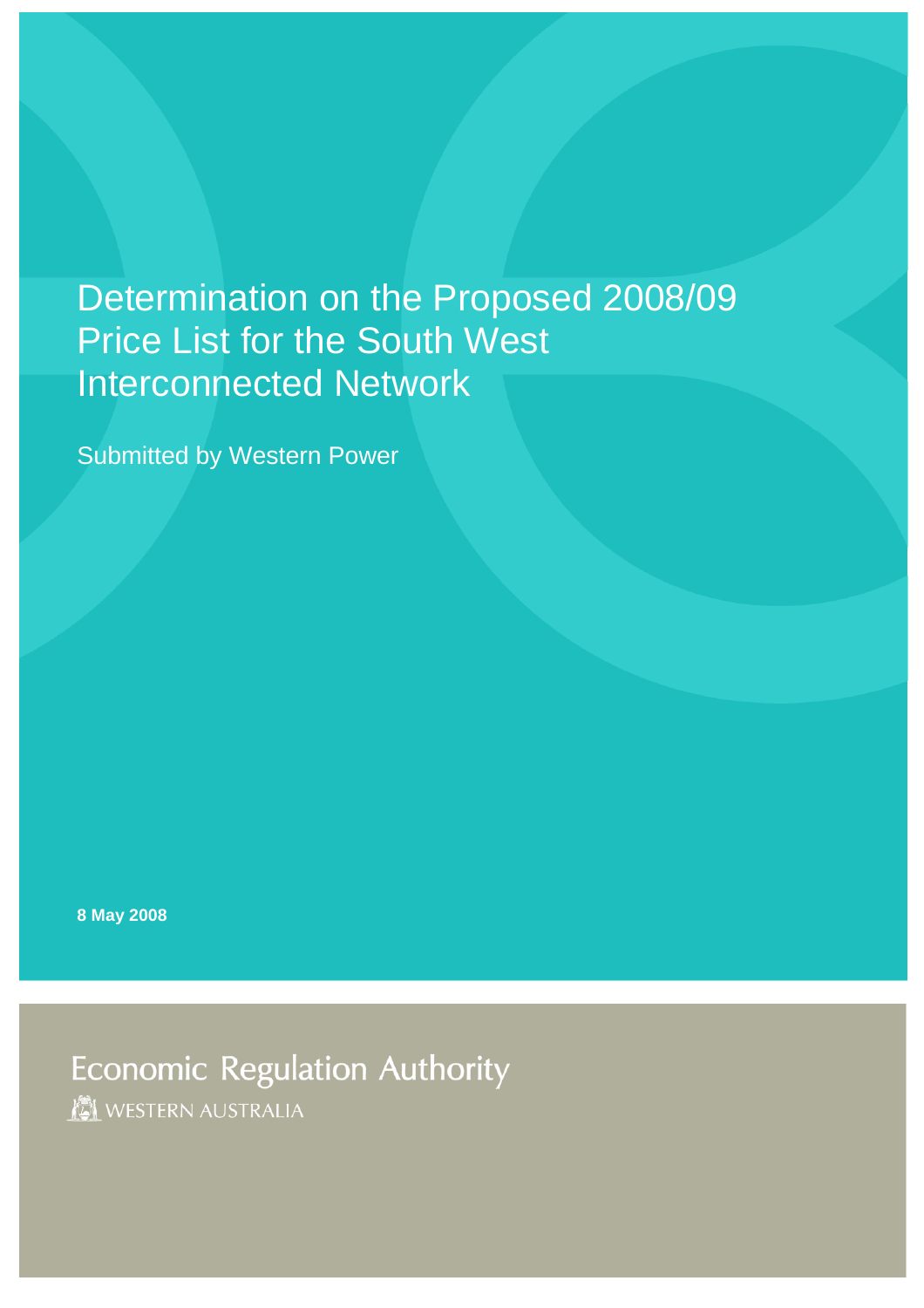A full copy of this document is available from the Economic Regulation Authority web site at [www.era.wa.gov.au](http://www.era.wa.gov.au/).

Economic Regulation Authority Perth, Western Australia Phone: (08) 9213 1900

© Economic Regulation Authority 2008

The copying of this document in whole or part for non-commercial purposes is permitted provided that appropriate acknowledgment is made of the Economic Regulation Authority and the State of Western Australia. Any other copying of this document is not permitted without the express written consent of the Authority.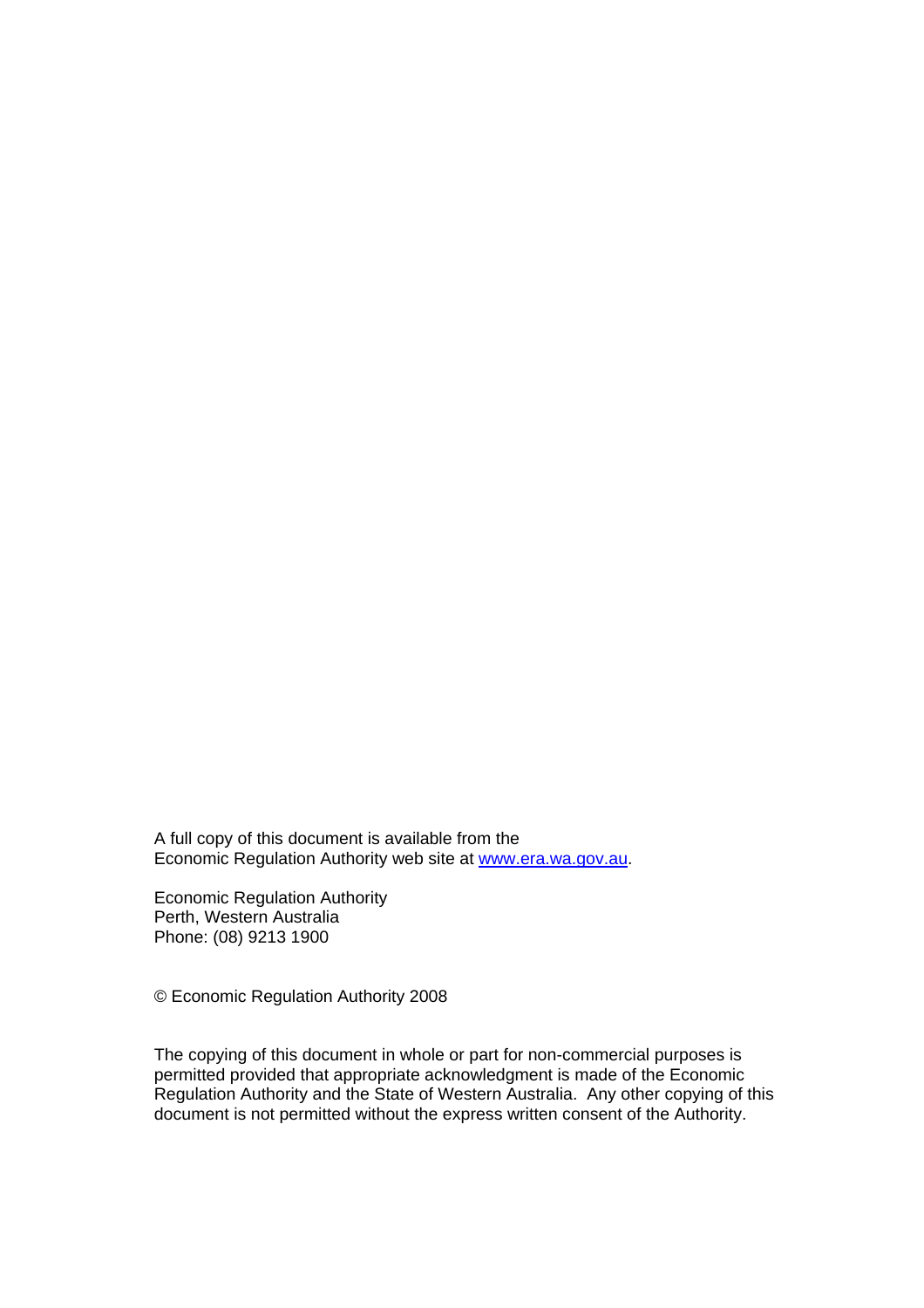## **Contents**

| <b>List of Tables</b>                                        | ji. |
|--------------------------------------------------------------|-----|
| <b>DETERMINATION</b>                                         | 3   |
| <b>REASONS FOR DETERMINATION</b>                             | 3   |
| Requirements of the Access Code                              | 3   |
| Submission of the Proposed Price List                        | 4   |
| Compliance of the Proposed Price List with the Price Control | 4   |
| Compliance of the Price List with the Pricing Methods        | 11  |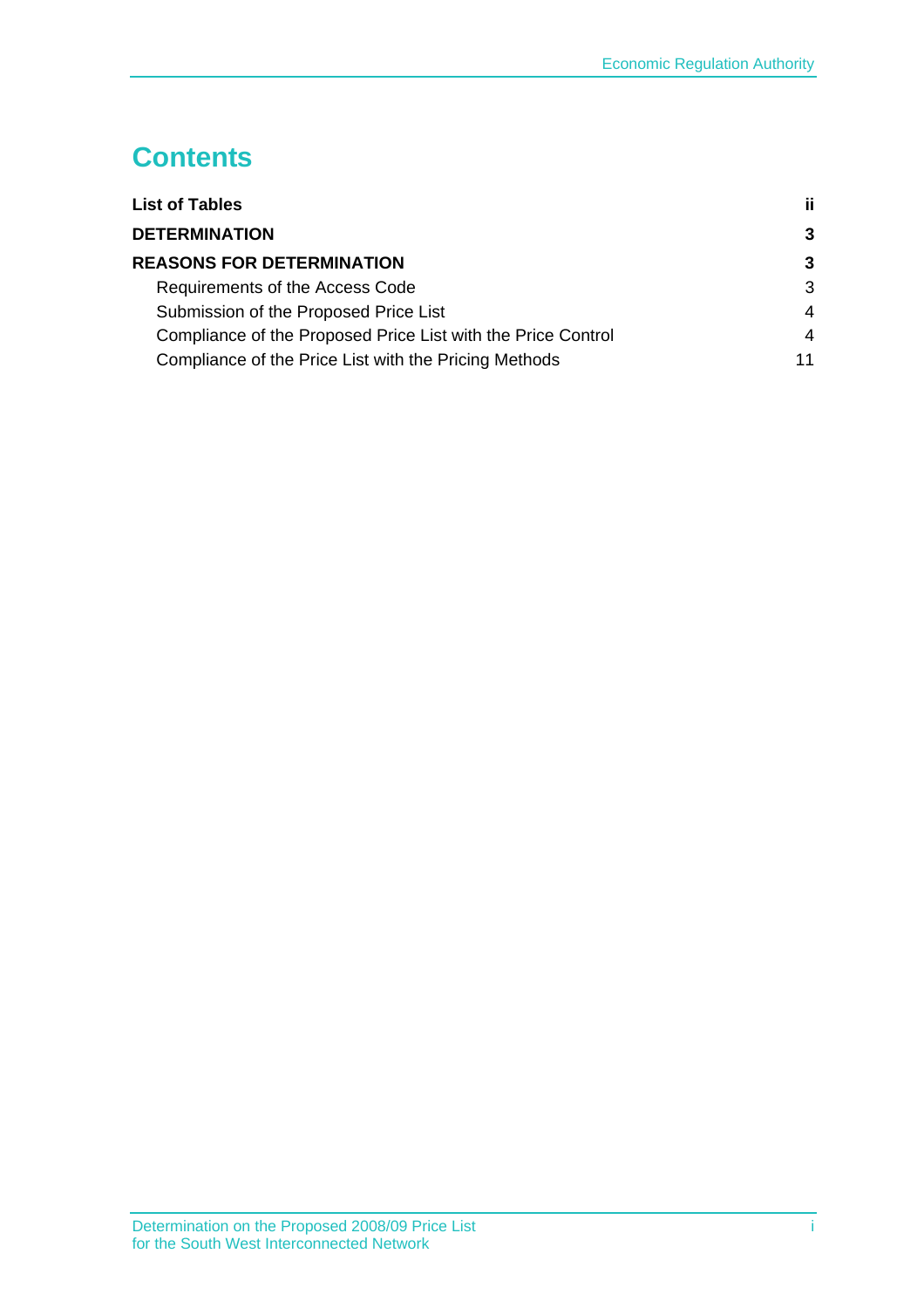## <span id="page-3-0"></span>**List of Tables**

| Table 1 | Western Power determination of required revenue from transmission reference<br>services for 2008/09                         |    |
|---------|-----------------------------------------------------------------------------------------------------------------------------|----|
| Table 2 | Western Power determination of the 2008/09 correction factor for determination of<br>maximum regulated transmission revenue |    |
| Table 3 | Western Power determination of required revenue from distribution reference-<br>services for 2008/09                        | 8  |
| Table 4 | Western Power determination of the 2008/09 correction factor for determination of<br>maximum regulated distribution revenue | 9  |
| Table 5 | Western Power forecast revenue from reference services for 2008/09                                                          | 10 |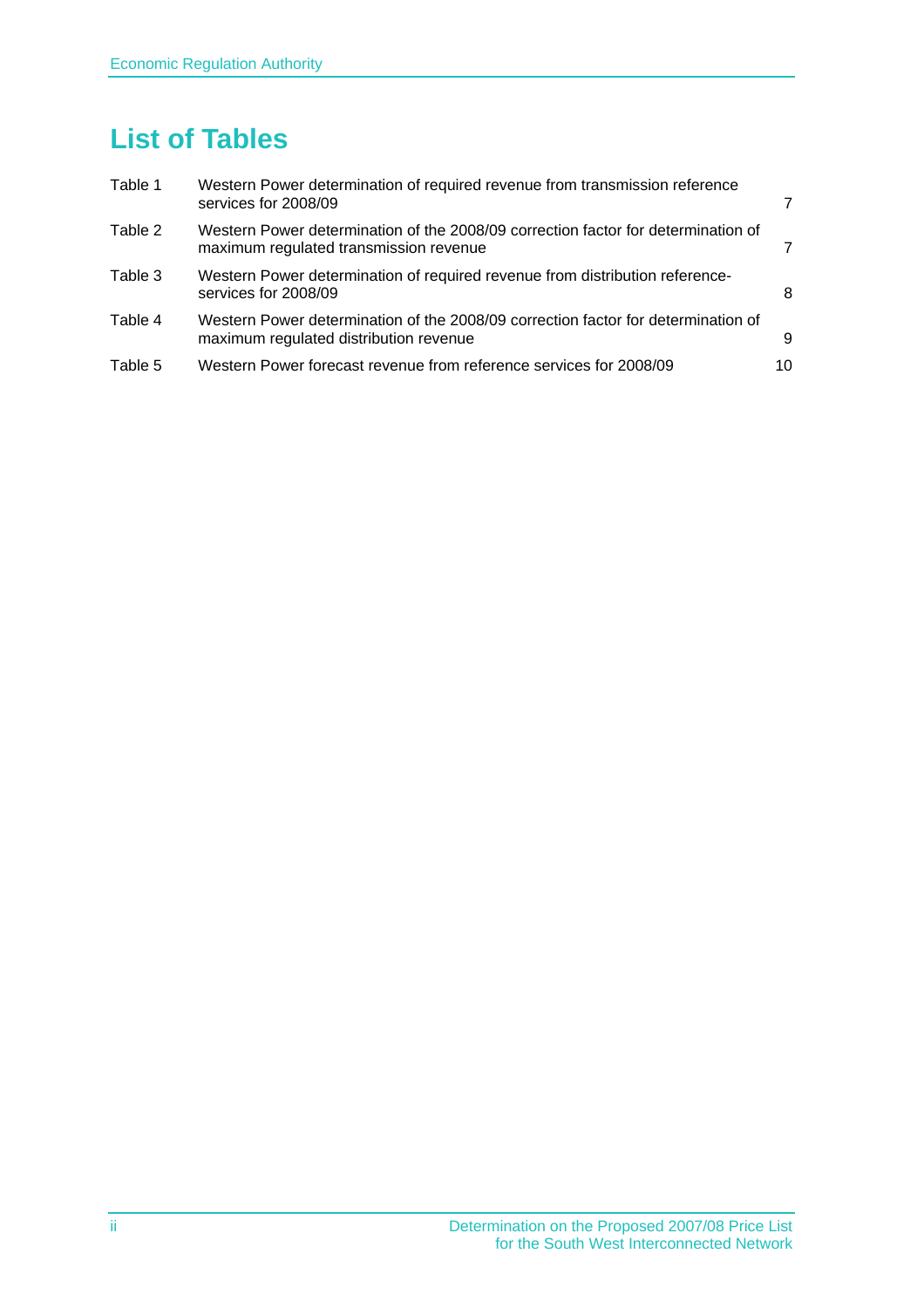### <span id="page-4-0"></span>**DETERMINATION**

- 1. On 21 April 2008, Western Power submitted its proposed 2008/2009 price list for the South West Interconnected Network (**SWIN**) to the Economic Regulation Authority (**Authority**) for the Authority's approval under Chapter 8 of the *Electricity Networks Access Code 2004* (**Access Code**).
- 2. The Authority has assessed the proposed price list and considers that the proposed price list complies with the price control and pricing methods in the access arrangement for the SWIN.
- 3. In accordance with the requirements of section 8.2 of the Access Code, the Authority approves the proposed price list and determines that this price list has effect from 1 July 2008. The Authority has published the proposed price list and price list information on its web site (www.era.wa.gov.au).

## **REASONS FOR DETERMINATION**

### **Requirements of the Access Code**

4. Chapter 8 of the Access Code sets out requirements for a service provider to submit proposed prices lists, and for the Authority to approve and publish the proposed price lists and related price list information. The relevant sections of the Access Code are reproduced below.

### **Approval of price lists if required**

- 8.1 If a service provider's access arrangement requires it to submit price lists to the Authority for approval, the service provider must, at least 45 business days before the start of each pricing year (except for the first pricing year), submit to the Authority:
	- (a) a proposed price list to apply for the next pricing year; and
	- (b) price list information.
- 8.2 If the Authority considers that a service provider's proposed price list complies with:
	- (a) the price control in the service provider's access arrangement; and
	- (b) the pricing methods in the service provider's access arrangement,

then the Authority must:

- (c) approve and publish the service provider's proposed price list which has effect from a date specified by the Authority; and
- (d) publish the service provider's price list information.
- 8.3 The Authority must not approve a service provider's proposed price list if the proposed price list does not comply with sections 8.2(a) and 8.2(b), and must notify the service provider that it does not approve the proposed price list and provide reasons.
- 8.4 If a service provider is notified under section 8.3 that the Authority does not approve a proposed price list submitted by the service provider, the service provider may at any time submit a revised proposed price list to the Authority.
- 8.5 If the Authority:
	- (a) notifies a service provider under section 8.3 that it does not approve a proposed price list submitted by the service provider and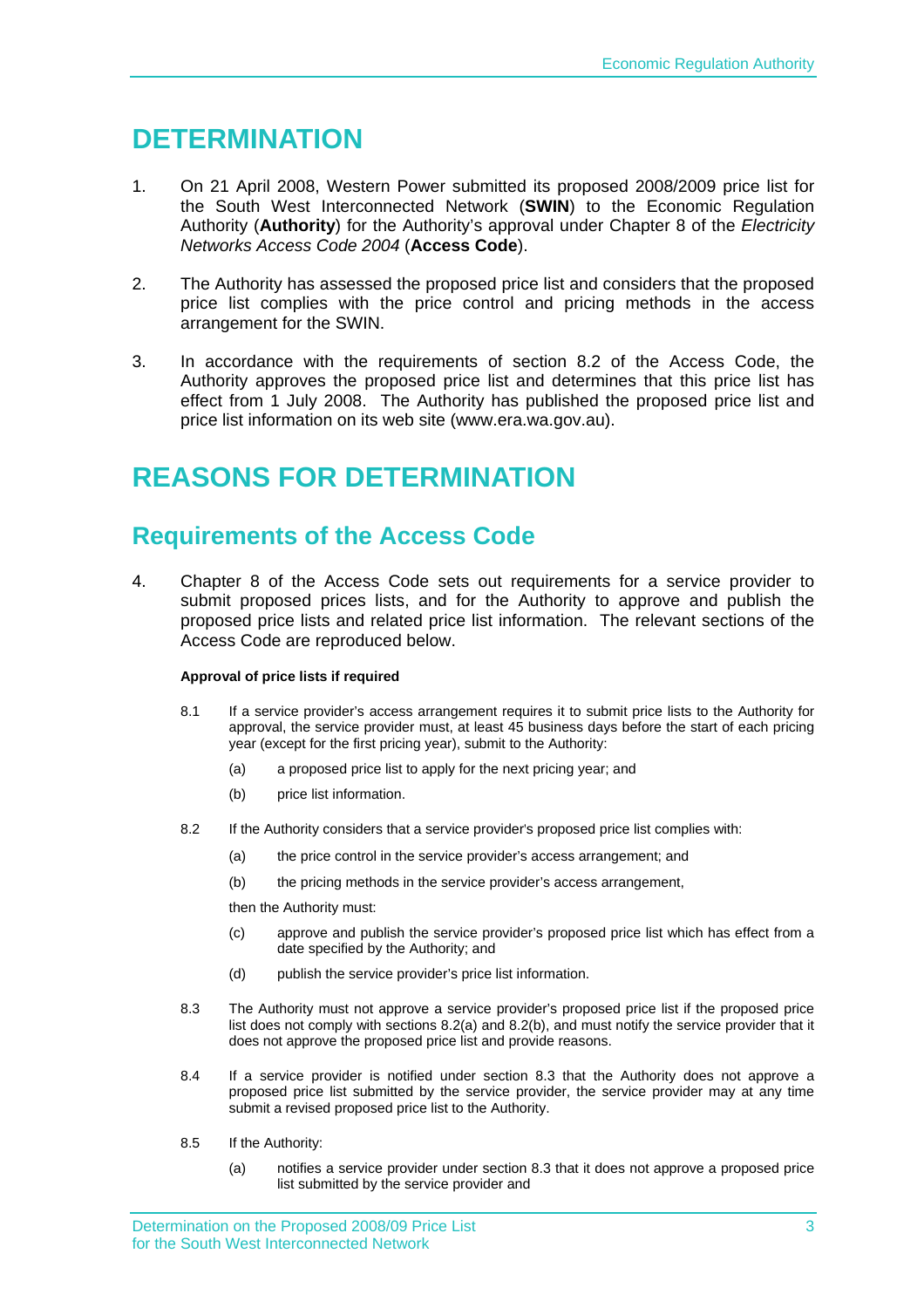<span id="page-5-0"></span>(b) has not approved a revised proposed price list

 then the price list most recently in effect continues in effect until the Authority approves a revised proposed price list submitted by the service provider under section 8.4.

- 8.6 If the Authority has not notified a service provider that it does not approve a proposed price list within 15 business days after receiving either:
	- (a) the proposed price list; or
	- (b) any further information the Authority has requested in relation to the proposed price list,

(whichever is later), then the Authority is to be taken to have approved the price list.

#### **Publication of price lists if approval not required**

- 8.7 If a service provider's access arrangement does not require it to submit price lists to the Authority for approval, the service provider must, at least 25 business days before the start of each pricing year (except for the first pricing year), submit to the Authority a copy of:
	- (a) a price list to apply in respect of the next pricing year which complies with:
		- (i) the price control in the service provider's access arrangement; and
		- (ii) the pricing methods in the service provider's access arrangement;

and

- (b) price list information.
- 8.8 Where a service provider submits a price list and price list information to the Authority under section 8.7, the Authority must publish the price list and price list information.

### **Submission of the Proposed Price List**

- 5. Clause 3.10 of the access arrangement for the SWIN requires Western Power to submit to the Authority a proposed price list, together with price list information at least 45 business days before the start of each pricing year (except for the first pricing year).
- 6. On 21 April 2008, Western Power submitted its proposed 2008/2009 price list and price list information for the SWIN to the Authority. Western Power also provided the Authority with confidential spreadsheets as supporting information to demonstrate that the charges specified in the proposed price list are forecast to return an amount of revenue approximately equal to the required revenue under the price control of the access arrangement.

### **Compliance of the Proposed Price List with the Price Control**

- 7. Clauses 5.25 to 5.48 of the access arrangement for the SWIN establish revenuecap price controls for each of the transmission and distribution networks. The operation of these price controls within an access arrangement period is set out in clauses 5.35 to 5.37 and 5.46 to 5.48 of the access arrangement as follows.
	- 5.35 For this access arrangement period, the maximum regulated transmission revenue MTRt is determined as follows:

 $MTR_t = TR_t + TK_t$ 

Where: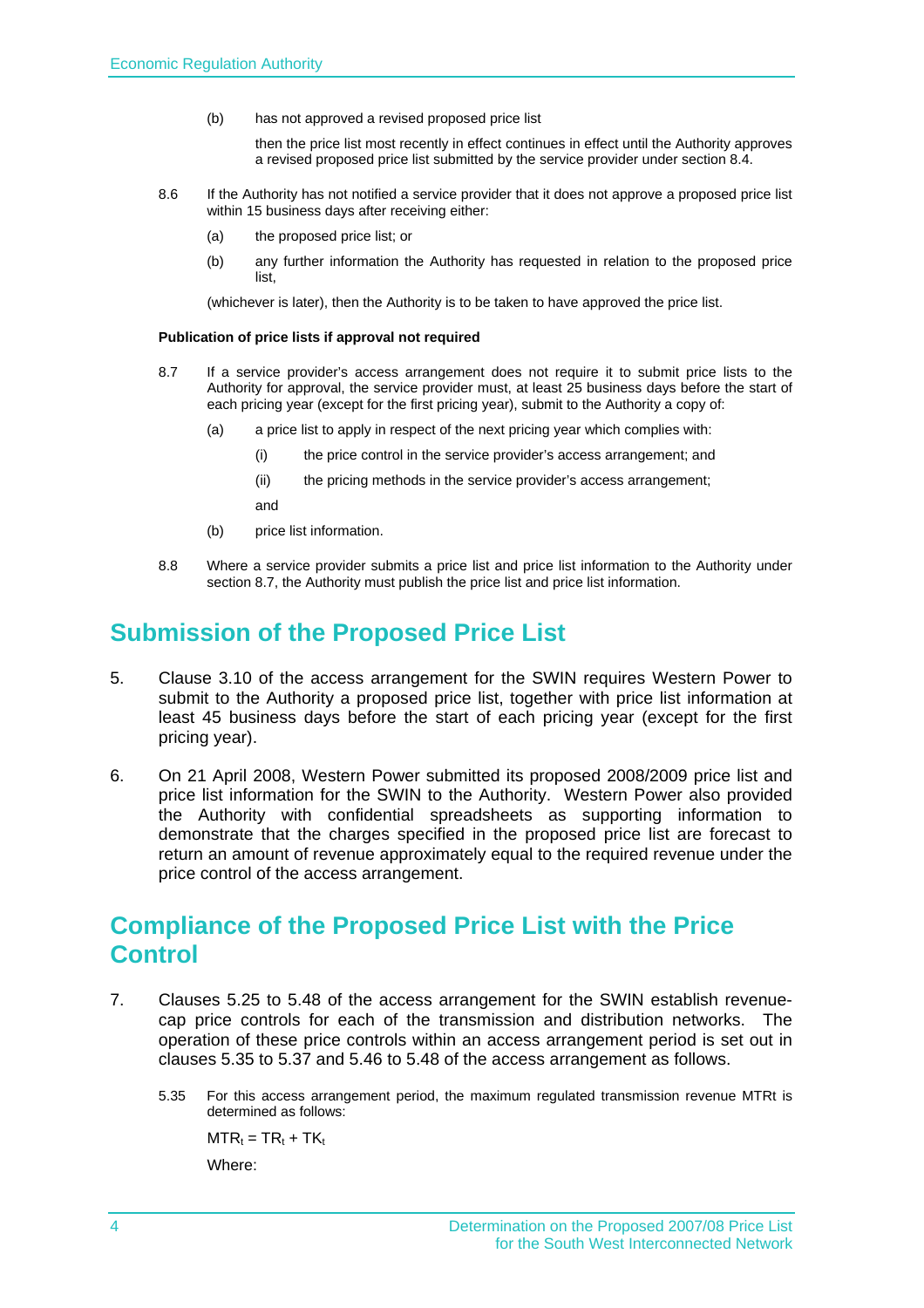$TR<sub>t</sub>$  is the dollar amount in money of the day terms (current prices) for the financial year t calculated from the dollar amounts (expressed in 30 June 2006 prices) set out in the table below.

| Transmission revenues to be used for calculating TR <sub>t</sub><br>(\$million real as at 30 June 06) |  |
|-------------------------------------------------------------------------------------------------------|--|
|                                                                                                       |  |

| 2006/07        | 2007/08 | 2008/09 |
|----------------|---------|---------|
| າາາ ⊏<br>220.0 | 230.6   | .       |

TK<sub>t</sub> is the correction factor calculated in accordance with sections 5.36 and 5.37 of this Access Arrangement, which takes account of any difference between the maximum regulated transmission network revenue in financial year t-1 and the actual regulated transmission network revenue in financial year t-1.

For the purpose of determining compliance with this revenue cap and calculating  $TR<sub>t</sub>$ , TK<sub>t</sub> and therefore MTR<sub>t</sub>, in each financial year CPI adjustments will be effected by using published CPI data relating to the relevant March quarters.

5.36 For financial years commencing on 1 July 2007 and 1 July 2008:

 $TK_t = (MTR_{t-1} - ATR_{t-1}) * (1+WACC_{pre-tax real})$ 

Where:

MTRt-1 is the maximum regulated revenue for Western Power's transmission network in the previous financial year.

 $ATR_{t-1}$  is the actual regulated transmission revenue in the previous financial year as defined in accordance with section 5.29 of this Access Arrangement.

WACC<sub>pre-tax real</sub> is 0.0676

For the financial year commencing on 1 July 2006,  $TK_t = 0$ .

For the avoidance of doubt, it should be noted that the annual tariff-setting process for financial year t typically takes place before the end of financial year t-1. Therefore,  $TK_t$  will need to be estimated in the first instance, and then recalculated in the subsequent financial year when  $ATR_{t-1}$  is known.

5.37 The correction factor, TK<sub>t</sub>, will also apply in the first year of the next access arrangement period to adjust for any difference between maximum regulated transmission network revenue and actual transmission network revenue, in relation to the financial year commencing on 1 July 2008.

5.46 For this access arrangement period, the maximum regulated distribution revenue MDR<sub>t</sub> is determined as follows:

 $MDR_t = DR_t + TEC_t + DK_t$ 

Where:

 $DR<sub>t</sub>$  is the dollar amount in money of the day terms (current prices) for the financial year t calculated from the dollar amounts (expressed in 30 June 2006 prices) set out in the table below.

**Distribution revenues to be used for calculating DR**t **(\$million real as at 30 June 06)** 

| 2006/07 | 2007/08           | 2008/09            |
|---------|-------------------|--------------------|
| 352.4   | $\sim$<br>ו. ו טד | 75<br>£<br>ن. ن ۱+ |

 $TEC<sub>t</sub>$  is the cost incurred by the distribution network for the financial year t as a result of the tariff equalisation contribution in accordance with section 6.37A of the Access Code.

DK<sub>t</sub> is the correction factor calculated in accordance with sections 5.47 and 5.48 of this Access Arrangement, which takes account of any difference between the maximum regulated distribution network revenue in financial year t-1 and the actual regulated distribution network revenue in financial year t-1.

<sup>…</sup>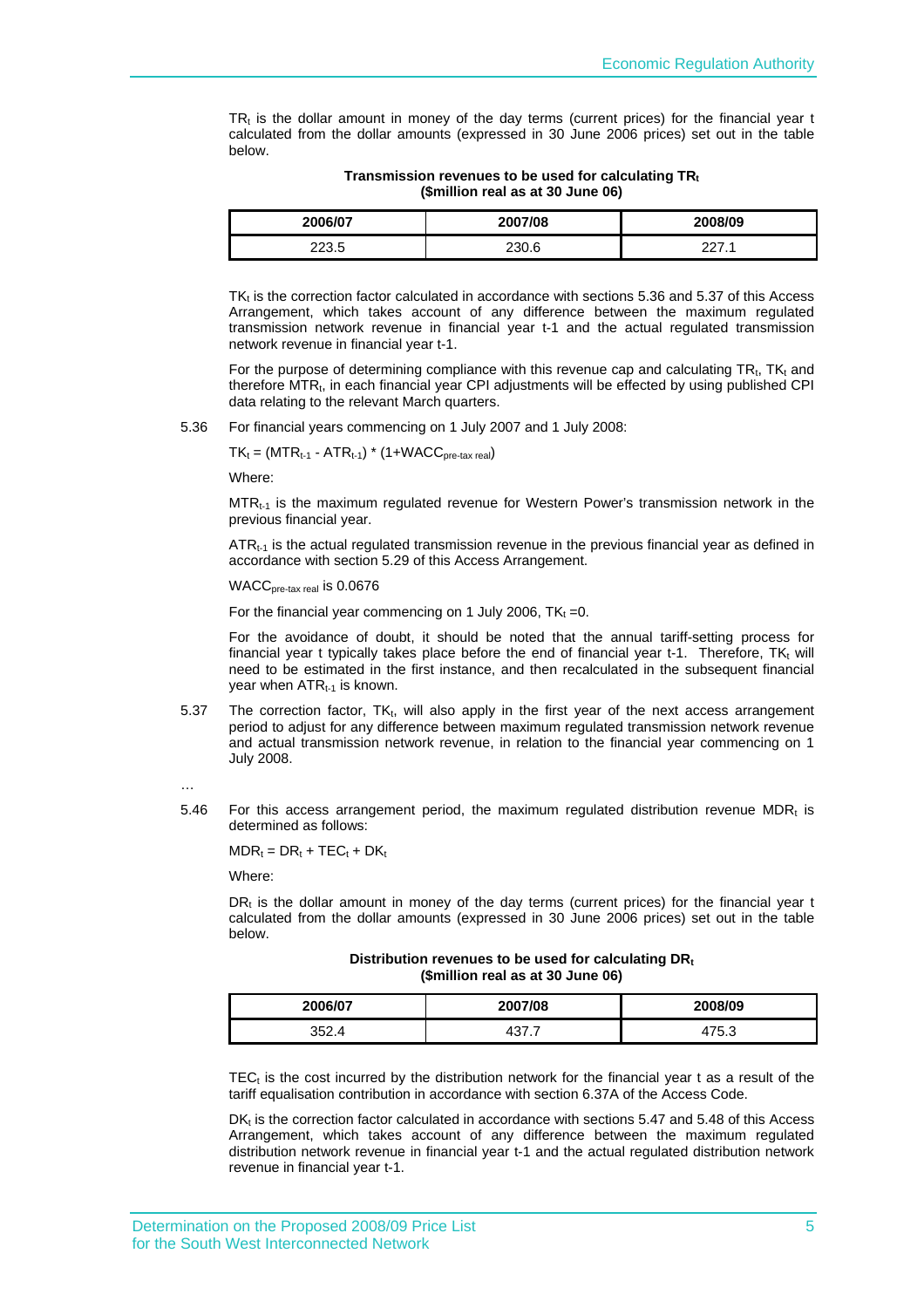For the purpose of determining compliance with this revenue cap and calculating  $DR<sub>t</sub>$ ,  $DK<sub>t</sub>$  and therefore MDRt, in each financial year CPI adjustments will be effected by using published CPI data relating to the relevant March quarters.

5.47 For financial years commencing on 1 July 2007 and 1 July 2008:

 $DKt = (MDR<sub>t-1</sub> - ADRt<sub>-1</sub>) * (1+WACC<sub>pre-tax real</sub>)$ 

Where:

 $MDR<sub>t-1</sub>$  is the maximum regulated revenue for Western Power's distribution network in the previous financial year.

 $ADR_{t-1}$  is the actual regulated distribution revenue in the previous financial year as defined in accordance with section 5.40 of this Access Arrangement.

WACC<sub>pre-tax real</sub> is 0.0676

For the financial year commencing on 1 July 2006,  $DK_t = 0$ .

For the avoidance of doubt, it should be noted that the annual tariff-setting process for financial year t typically takes place before the end of financial year t-1. Therefore,  $DK_t$  will need to be estimated in the first instance, and then recalculated in the subsequent financial year when  $ADR_{t-1}$  is known.

- 5.48 The correction factor,  $DK_t$ , will also apply in the first year of the next access arrangement period to adjust for any difference between maximum regulated distribution network revenue and actual distribution network revenue, in relation to the financial year commencing on 1 July 2008.
- 8. Related to the price control is a "side constraint" that limits the extent to which component charges of reference tariffs may be increased or decreased from one year of the access arrangement period to the next. Clause 3.11 of the access arrangement establishes a side constraint of that allows individual reference-tariff charges to change by an amount of plus or minus "CPI + 5 per cent" per annum.<sup>[1](#page-7-0)</sup>
- 9. Western Power has set out its determination of "maximum transmission regulated revenue" and "maximum distribution regulated revenue" in sections 3.1 and 3.2 of the price list information.
- 10. Western Power's derivation of the target reference-service revenue for transmission services is indicated in [Table 1.](#page-8-1) $^{2}$  $^{2}$  $^{2}$

 $\overline{a}$ 

<span id="page-7-0"></span> $1$  The actual side constraint is plus or minus the total of the percentage change in the CPI plus five percentage points.<br><sup>2</sup> Price list information, sections 3.1 to 3.3.

<span id="page-7-1"></span>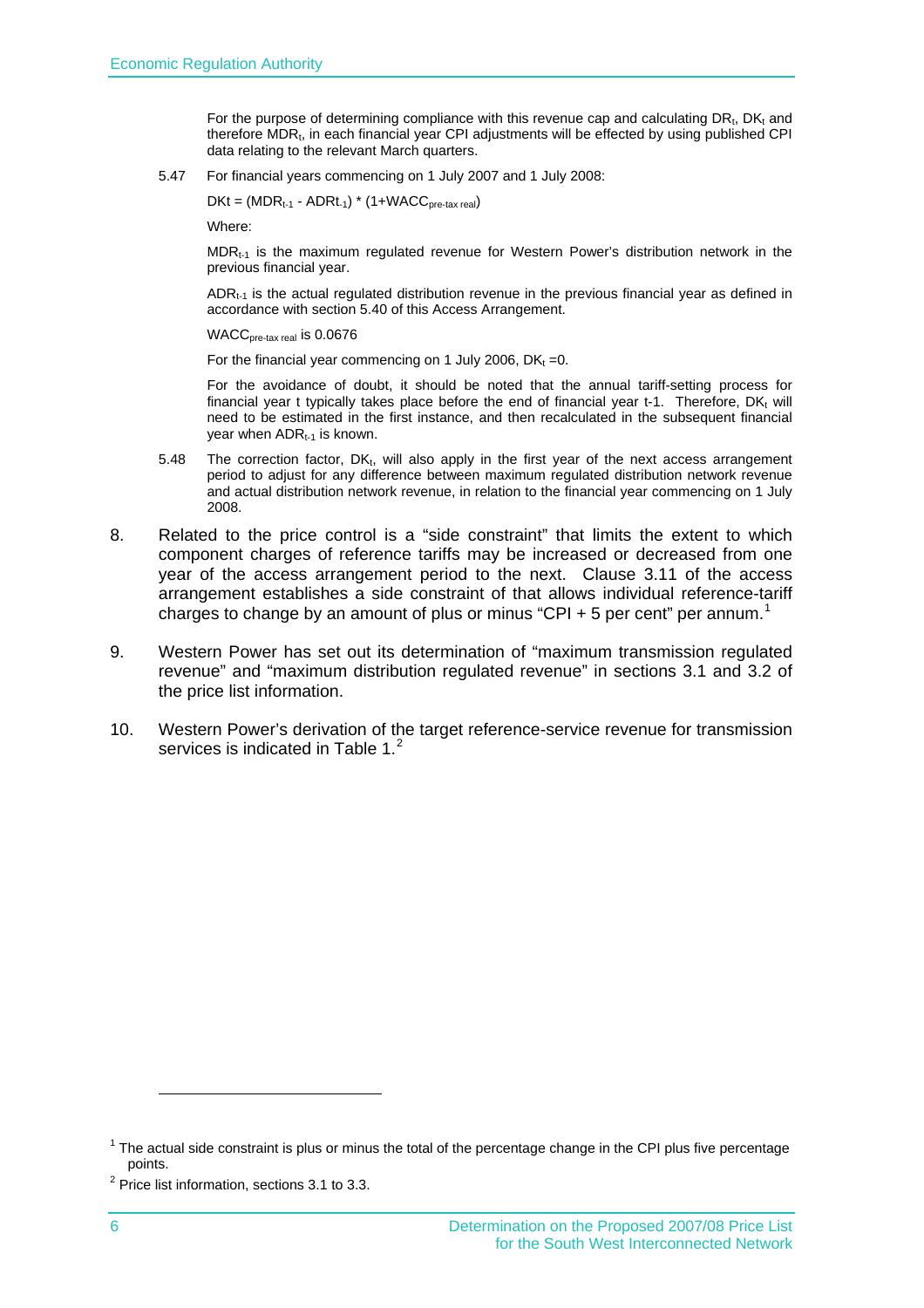#### <span id="page-8-1"></span><span id="page-8-0"></span>**Table 1 Western Power determination of required revenue from transmission reference services for 2008/09**

| <b>Calculation Parameter</b>                                                                       | <b>Value</b><br>(\$million) | <b>Source</b>                                                                  |
|----------------------------------------------------------------------------------------------------|-----------------------------|--------------------------------------------------------------------------------|
| Revenue cap $(TR_{2008/09}$ , dollar values of<br>30 June 2006)                                    | 227.1                       | Access Arrangement, section 5.35                                               |
| Correction factor $(TK_{2008/09}$ , dollar<br>values of 30 June 2006)                              | 7.4                         | 2008/09 Price List Information, Table 2                                        |
| <b>Maximum regulated transmission</b><br>revenue $(MTR2008/09$ , dollar values of<br>30 June 2006) | 234.5                       |                                                                                |
| Deemed capital contributions<br>(dollar values of 30 June 2006)                                    | (13.4)                      | Access Arrangement, section 5.29                                               |
| Forecast non-reference service revenue<br>(dollar values of 30 June 2006)                          | (18.4)                      | Access arrangement revenue model, <sup>3</sup><br>Transmission_Inputs line 172 |
| Reference service revenue<br>(dollar values of 30 June 2006)                                       | 202.7                       |                                                                                |
| Inflation factor                                                                                   | 1.083                       | 2008/09 Price List Information, Table 4                                        |
| Reference service revenue<br>(nominal dollar values)                                               | 219.5                       |                                                                                |

11. The correction factor  $(TK_{2008/09})$  is calculated from required and collected revenues for 2006/07 and 2007/08 as indicated in Table  $2.^4$  $2.^4$ 

#### **Table 2 Western Power determination of the 2008/09 correction factor for determination of maximum regulated transmission revenue**

| <b>Calculation Parameter</b>                                                         | <b>Value (\$million)</b> |                     |         |
|--------------------------------------------------------------------------------------|--------------------------|---------------------|---------|
|                                                                                      | 2006/07                  | 2007/08             | 2008/09 |
| TR,                                                                                  | 223.5                    | 230.6               | 227.1   |
| Plus $TK_t$<br>(= Over/Under Revenue Collection <sub>t-1</sub> )<br>$\times$ 1.0676) |                          | $-1.7$              | 7.4     |
| $MTR_{t}$                                                                            | 223.5                    | 228.9               | 234.5   |
| Deemed Capital Contributiont                                                         | 16.1                     | 27.4                |         |
| plus Covered Services Revenue<br>Collected <sub>t</sub>                              | 208.9<br>(actual)        | 194.6<br>(forecast) |         |
| ATR <sub>t</sub>                                                                     | 225.0                    | 222.0               |         |
| (Over)/Under Revenue Collectiont                                                     | (1.6)                    | 6.9                 |         |

12. In determining values of the correction factor, Western Power has used values of "deemed capital contributions" in each of the years 2006/07 and 2007/08. These values are the values of capital contributions forecast prior to approval of the access arrangement. The Authority notes that the price control and treatment of 

<span id="page-8-2"></span><sup>&</sup>lt;sup>3</sup> Access arrangement information, Appendix 11.

<span id="page-8-3"></span><sup>&</sup>lt;sup>4</sup> Price list information, section 3.1, Table 2.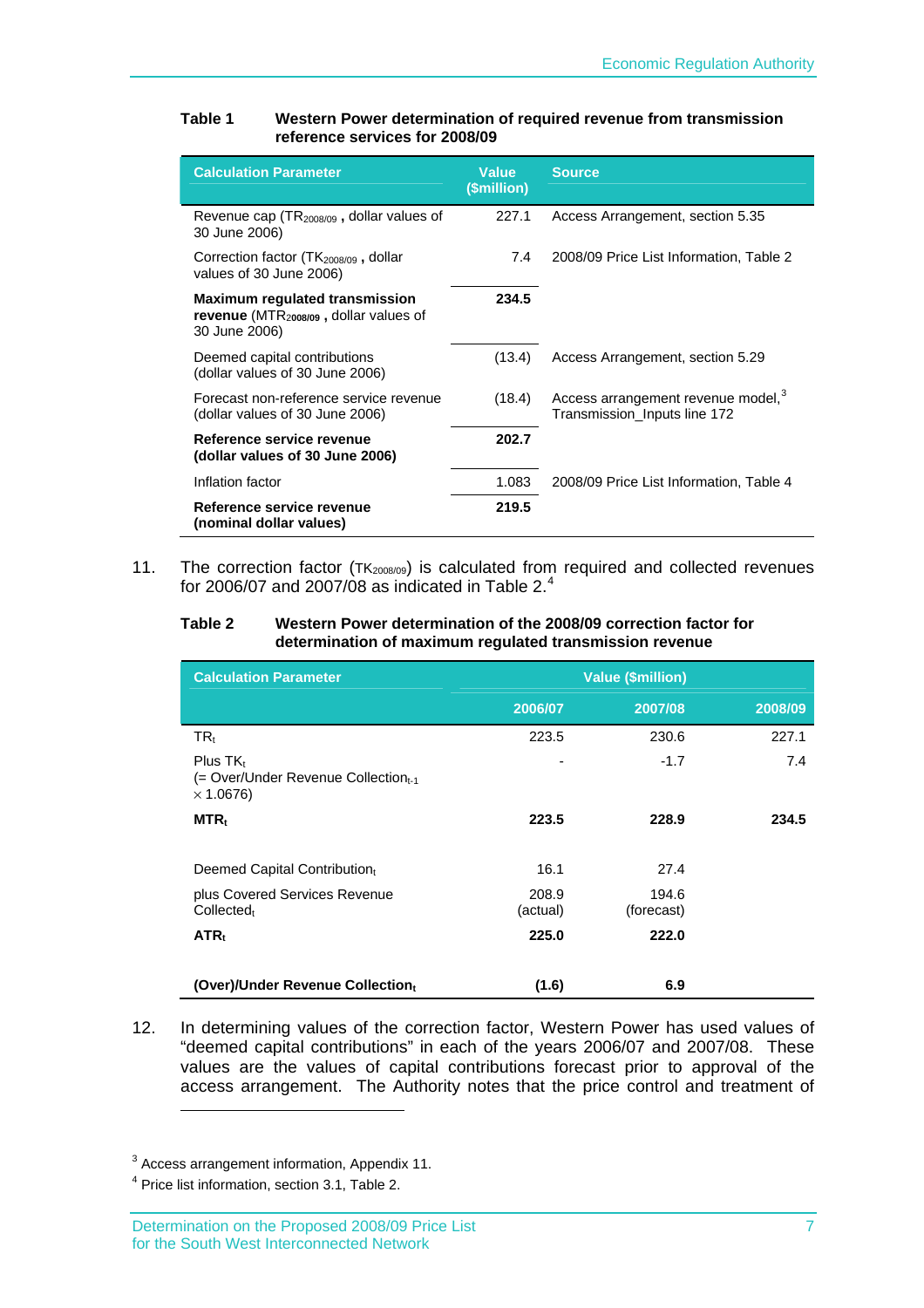<span id="page-9-0"></span>capital contributions under the access arrangement will require a reconciliation of the actual and deemed values of capital contributions at the time of revision of the access arrangement.

- <span id="page-9-6"></span>13. A part of Western Power's forecast revenue from non-reference transmission services (\$12.7 million in nominal dollar values) comprises revenue from services that are provided under "transitional" and "stand-by" tariffs. In deriving reference tariffs for transmission services, Western Power has assumed that all relevant users are paying the reference tariffs rather than the transitional and stand-by tariffs. Accordingly, Western Power has actually determined transmission reference tariffs with a view to recovering a target reference-tariff revenue of \$232.2 million (in nominal dollar values).[5](#page-9-1)
- <span id="page-9-3"></span>14. Western Power's derivation of the target reference-service revenue for distribution services is indicated in [Table 3.](#page-9-3) $^{\rm 6}$  $^{\rm 6}$  $^{\rm 6}$

#### **Table 3 Western Power determination of required revenue from distribution reference-services for 2008/09**

| <b>Calculation Parameter</b>                                                                        | <b>Value</b><br>(\$million) | <b>Source</b>                                                     |
|-----------------------------------------------------------------------------------------------------|-----------------------------|-------------------------------------------------------------------|
| Revenue cap ( $DR2008/09$ , dollar values<br>of 30 June 2006)                                       | 475.3                       | Access Arrangement, section 5.46                                  |
| Tariff equalisation contribution<br>(dollar values of 30 June 2006)                                 | 66.5                        | 2008/09 Price List Information, Table 5                           |
| Correction factor (DK <sub>2008/09</sub> , dollar<br>values of 30 June 2006)                        | (3.2)                       |                                                                   |
| <b>Maximum regulated distribution</b><br>revenue ( $MDR2008/09$ , dollar values of<br>30 June 2006) | 538.6                       |                                                                   |
| Deemed capital contributions<br>(dollar values of 30 June 2006)                                     | (122.3)                     | Access Arrangement, section 5.40                                  |
| Forecast non-reference service revenue<br>(dollar values of 30 June 2006)                           | (14.7)                      | Access arrangement revenue model,<br>Distribution Inputs line 174 |
| Reference service revenue<br>(dollar values of 30 June 2006)                                        | 401.6                       |                                                                   |
| Inflation factor                                                                                    | 1.083                       | 2008/09 Price List Information, Table 7                           |
| Reference service revenue<br>(nominal dollar values)                                                | 434.7                       |                                                                   |

15. The correction factor (DK<sub>2008/09</sub>) is calculated from required and collected revenues for 2006/07 and 2007/08 as indicated in [Table 4](#page-10-1). $^8$  $^8$ 

<span id="page-9-1"></span> $^5$  Price list information, section 4.4, Table 9.<br> $^6$  Price list information, sections 3.4 to 3.3.

<span id="page-9-2"></span> $6$  Price list information, sections 3.1 to 3.3.

<span id="page-9-4"></span> $7$  Access arrangement information, Appendix 11.

<span id="page-9-5"></span><sup>&</sup>lt;sup>8</sup> Price list information, section 3.2, Table 5.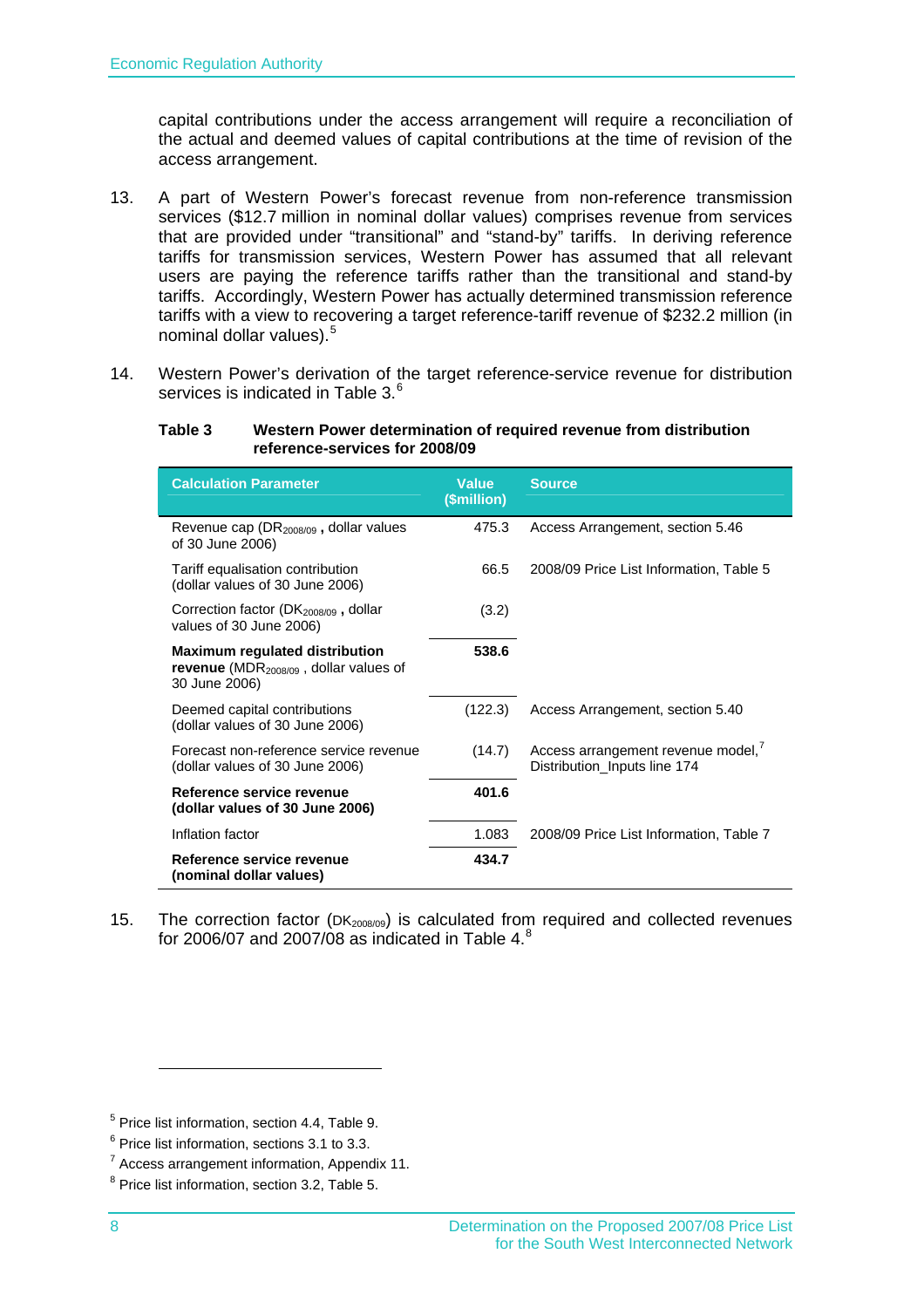| <b>Calculation Parameter</b>                                                                  | <b>Value (\$million)</b> |                     |         |
|-----------------------------------------------------------------------------------------------|--------------------------|---------------------|---------|
|                                                                                               | 2006/07                  | 2007/08             | 2008/09 |
| DR <sub>t</sub>                                                                               | 352.4                    | 437.7               | 475.3   |
| Plus $TECt$                                                                                   | 68.0                     | 68.0                | 66.5    |
| Plus DK <sub>t</sub><br>(= Over/Under Revenue Collection <sub>t-1</sub> )<br>$\times$ 1.0676) |                          | $-6.4$              | $-3.2$  |
| $MDR_t$                                                                                       | 420.4                    | 499.4               | 538.6   |
|                                                                                               |                          |                     |         |
| Deemed Capital Contribution                                                                   | 91.6                     | 106.8               |         |
| <b>Plus Covered Services revenue</b><br>$Collected_t$                                         | 334.7<br>(actual)        | 395.6<br>(forecast) |         |
| $ADR_t$                                                                                       | 426.4                    | 502.4               |         |
| (Over)/Under Revenue Collectiont                                                              | (6.0)                    | (3.0)               |         |

#### <span id="page-10-1"></span><span id="page-10-0"></span>**Table 4 Western Power determination of the 2008/09 correction factor for determination of maximum regulated distribution revenue**

- 16. In determining values of the correction factor, Western Power has used values of "deemed capital contributions" in each of the years 2006/07 and 2007/08. These values are the values of capital contributions forecast prior to approval of the access arrangement. The Authority notes that the price control and treatment of capital contributions under the access arrangement will require a reconciliation of the actual and deemed values of capital contributions at the time of revision of the access arrangement.
- <span id="page-10-3"></span>17. As is the case with forecast revenue from transmission services, a part of Western Power's forecast revenue from non-reference distribution services (\$3.9 million in nominal dollar values) comprises revenue from services that are provided under transitional and stand-by tariffs. In deriving reference tariffs for distribution services, Western Power has assumed that all relevant users are paying the reference tariffs rather than the transitional and stand-by tariffs. Accordingly, Western Power has actually determined reference tariffs for the distribution system with a view to recovering a target reference-tariff revenue of \$438.6 million (in nominal dollar values).<sup>[9](#page-10-2)</sup>
- 18. Western Power indicates in section 3.3 of the price list information that the inflation factor used to calculate the required revenue from reference services in nominal dollar values is derived from actual inflation for the annual period March 2006 to March 2007 (2.4 per cent) and forecast inflation for the annual periods March 2007 to March 2008 (2.8 per cent) and March 2008 to March 2009 (2.8 per cent). Subsequent to Western Power submitting its proposed price list on 21 April 2008, the Australian Bureau of Statistics has released inflation data for the period March 2007 to March 2008, indicating inflation for this period of 4.2 per cent, which is greater than the 2.8 per cent assumed by Western Power. The Authority notes,

 $\overline{a}$ 

<span id="page-10-2"></span><sup>&</sup>lt;sup>9</sup> Price list information, section 5.5, Table 11.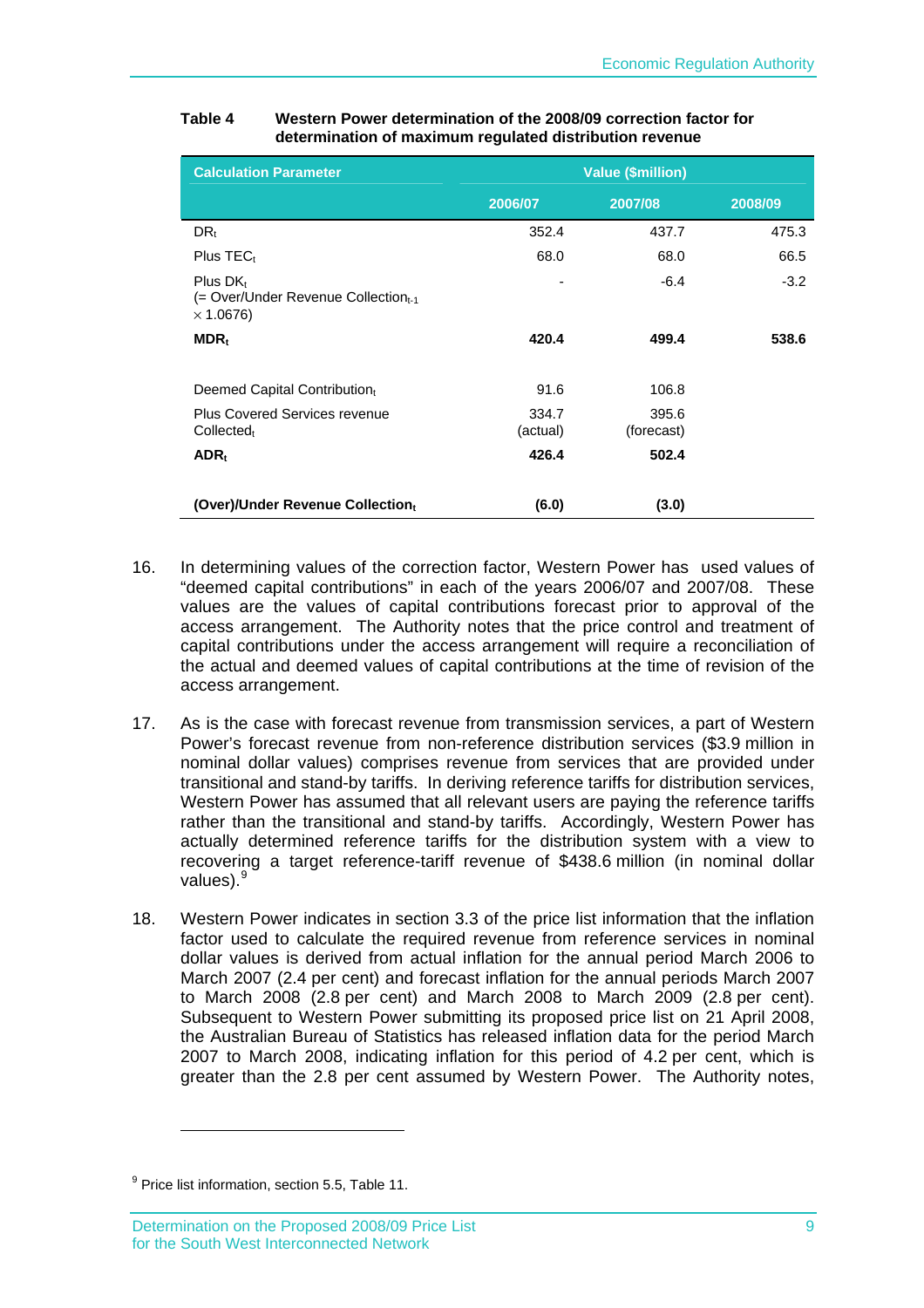<span id="page-11-0"></span>however, that future price lists will include a correction for differences between forecast and realised inflation.

19. The confidential spreadsheets provided by Western Power with the proposed price list and price list information contain calculations of expected revenue from the component charges of reference tariffs set out in the proposed price list given forecasts of the parameters of demand for each charge. The total values of expected revenue are indicated in [Table 5.](#page-11-1)

| <b>Revenue component</b>                                                                                                                                                                                  | <b>Value (\$million)</b> |
|-----------------------------------------------------------------------------------------------------------------------------------------------------------------------------------------------------------|--------------------------|
| <b>Transmission revenue</b>                                                                                                                                                                               |                          |
| Revenue from transmission reference tariffs                                                                                                                                                               | 59.8                     |
| Transmission revenue from bundled distribution charges                                                                                                                                                    | 167.9                    |
| Total revenue from transmission reference tariffs (including notional<br>reference tariff revenue from users charged the non-reference transition<br>and standby tariffs)                                 | 227.7                    |
| Target Reference Service Revenue (from Table 1 and paragraph 13)                                                                                                                                          | 232.2                    |
| <b>Forecast under recovery</b>                                                                                                                                                                            | 4.5                      |
| <b>Distribution revenue</b>                                                                                                                                                                               |                          |
| Revenue from reference tariffs (net of transmission charges of<br>\$167.9 million and including notional reference tariff revenue from users<br>charged the non-reference transition and standby tariffs) | 439.7                    |
| Target Reference Service Revenue (from Table 3 and paragraph 17)                                                                                                                                          | 438.6                    |

<span id="page-11-1"></span>

|  | Table 5 | Western Power forecast revenue from reference services for 2008/09 |
|--|---------|--------------------------------------------------------------------|
|--|---------|--------------------------------------------------------------------|

- 20. The forecast revenues for transmission and distribution reference services are projected to vary from the respective revenue requirements:
	- forecast revenue from transmission reference services is \$227.7 million, compared to the required reference service revenue of \$232.2 million, indicating an under-recovery of \$4.5 million; and

**Forecast over recovery 1.1** 

- forecast revenue for distribution reference services is \$439.7 million, compared to the required reference service revenue \$438.6 million, indicating an over-recovery of \$1.1 million.
- 21. The Authority considers that the differences between required and forecast revenues from reference services are within a reasonable margin when determining a complex set of reference-tariff charges. The Authority also notes that, under the price control of the access arrangement, any differences between required and actual revenues will be corrected for in transmission and distribution prices in future price years.
- 22. The side constraint applying to increases in charges from 2007/08 to 2008/09 would be +/- 7.8 per cent, with the limit of 7.8 per cent corresponding to the forecast of inflation applied by Western Power for the March 2007 to March 2008 year of 2.8 per cent plus the additional 5 per cent limit imposed under the side constraint.